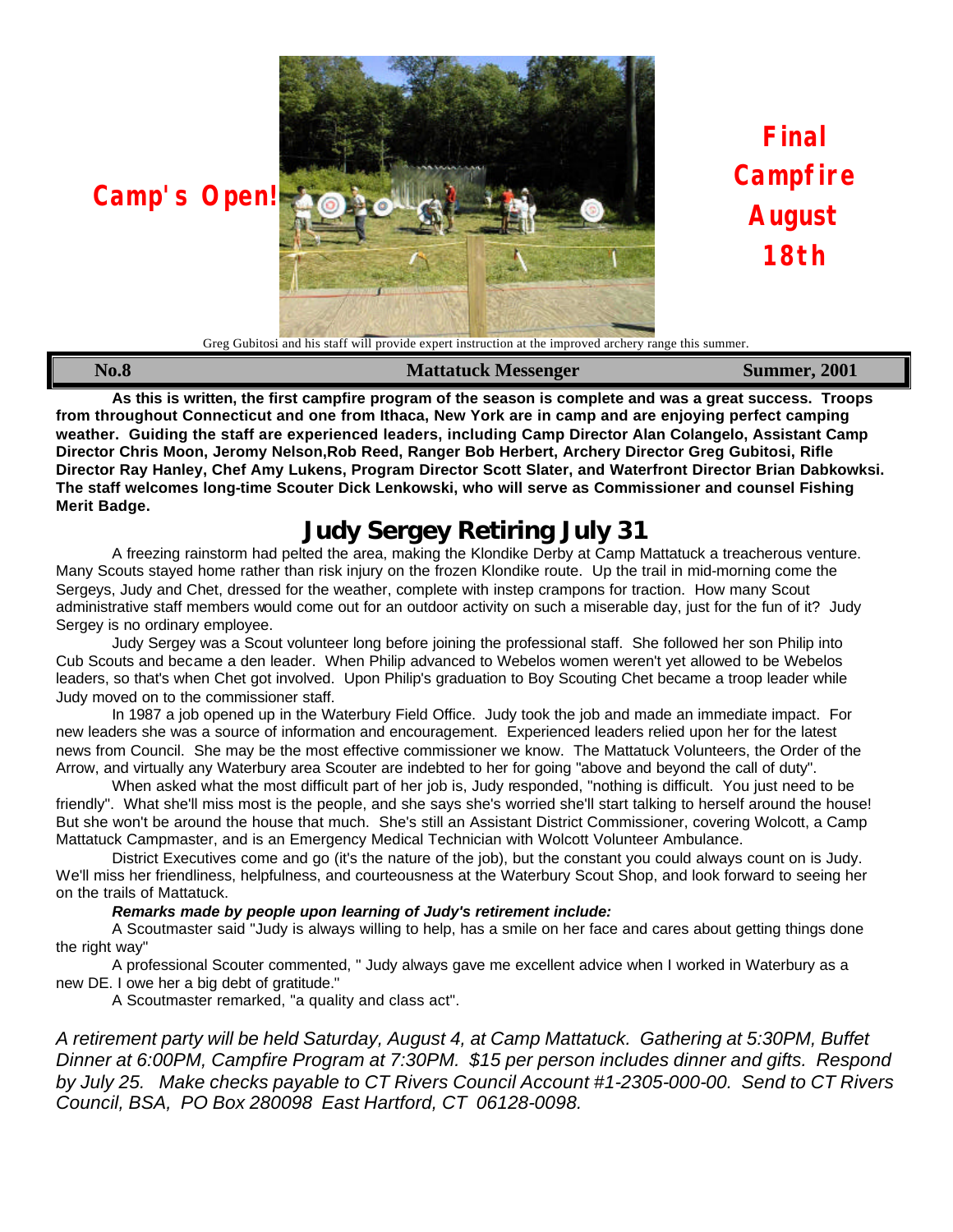

The house and barn at the Christmas Tree Farm were torched by the Plymouth Fire Department as a drill this winter. The Council's Long Range Plan calls for Mattatuck to become a true 'reservation' and have a second camp area (tree farm/Lost Lake) so that two major activities can run simultaneously. The Mattatuck Volunteers invite you to become a part of this exciting project. *Photos by Robert Reed*



**Mattatuck Volunteers Officers Frank Rodrigues, Chairman 203-723-2168 Chris Moon, Vice-Chairman (Projects) 203-723-2305 Robert Reed, Secretary/Treasurer 860-583-5977**

# **Project Update**

## **Done:**

- ?? **Waterline**…Under the direction of Camp Ranger Bob Herbert the frost-proof water line was installed this winter. The line connects the well near Hess Cabin to Lovett Lodge, and connects Lovett Lodge to the Rotary Dining Hall and the Babson Health Lodge. The kitchen and health lodge must be heated properly to protect the line. Once this is done we will have a year-round water supply in these two buildings. This project was paid for by the Mattatuck Volunteers at an expense of approximately \$15,000. Thank you to everyone who supports the Mattatuck Volunteers.
- ?? Memorial Day Weekend a crew of workers fixed the subflooring at the entrance to **Tuttle Lodge**, poured new footings for the leaning **Joe George Nature Pavilion**, put new rough siding on the **Cook's Cabin**, and used a loaned 'bobcat' with jackhammer attachment to rid the camp of annoying stones in campsites and pathways. All this work was done in the pouring rain. The prize for "furthest traveled" goes to Vin Ferri, who drove from Long Island for the day.

### **To Do:**

- ?? **Mohawk Cabin…While the exterior work was completed by Troop 102 Naugatuck, the interior has not been reworked as planned. This is a priority before taking on any new projects.**
- ?? **Barnum Cabin needs major work, including roof, flooring, siding, windows, and cosmetic work to the interior. We need a carpenter to step up and take charge. If you have fond memories of time spent in good old Barnum (Hickory) Cabin, why not send a donation earmarked for this special use?**
- ?? **The old Director's Cabin, AKA Tobe's Lodge, is in equally bad shape. The camp staff is doing some work during the summer, but a more work will be required.**
- ?? **The front lawn of the dining hall needs major landscaping work. New larger gutters were installed on the building to prevent further damage. The large stump must be removed.**
- ?? **Volunteers Vice-Chairman (and Assistant Camp Director) Chris Moon works at camp throughout the year. If you have a free weekend to work contact Chris to see if he has anything going on that weekend.**

**Thank you to everyone who has contributed to support camp and this newsletter. If you haven't sent a check, it's not too late. You can support our work by sending a contribution to:** *(note change in address)* **Mattatuck Volunteers, PO Box 257, Plymouth, CT 06782-0257**

**Within a two week period we heard from two people either asking about or supplying a photo of the camp cook William F Corbin, known as "Bassie". If anyone has information about or more photos of Bassie please loan it to Joe LeClair so we can write a full story and about this cook, musician, and pioneer staff member.**

**"Every time I push a wheel barrel I think of Dick Giacin…"**

**We have a new address. So if you hit the Lotto, make sure you send the check to the right place… Mattatuck Volunteers, PO Box 257, Plymouth, CT 06782-0257**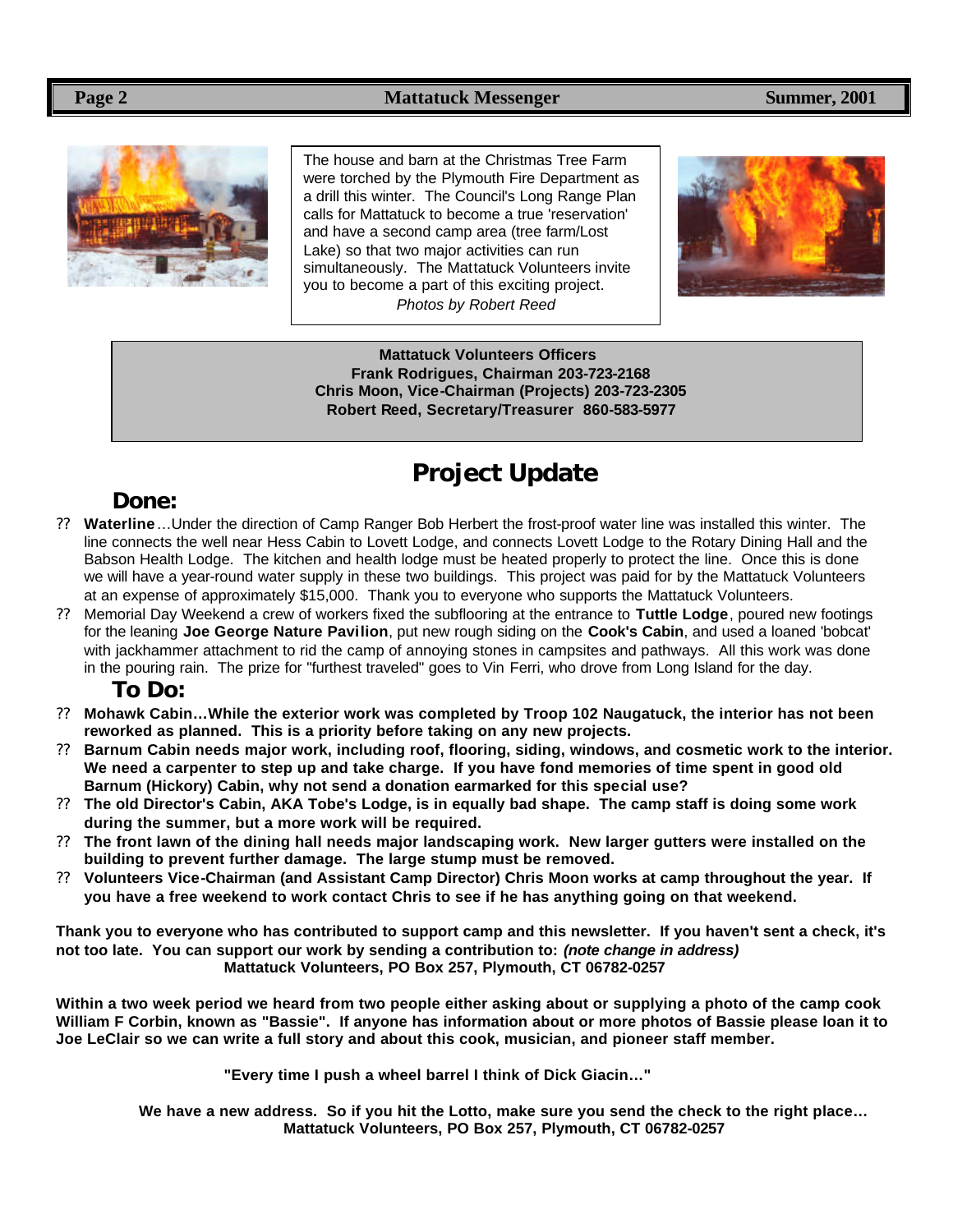## **Where is He Now?** *Harold Jackson*

Harold Jackson served as the District Executive of the Blue Trail District of the former Mattatuck Council from 1963 to 1969 and while in that capacity, was Program Director and then Camp Director of Camp Mattatuck:

"My first exposure to Camp Mattatuck really began in the late 1950s when by chance I met Tom Horan in Massachusetts where he was a student at Fitchburg State Teachers College and I had just accepted my first professional scouting job as a District Executive in the Mohegan Council, Worcester, Massachusetts. We met at Treasure Valley Scout Reservation where I was the Program Director and he was visiting. I remember him saying how much he liked Treasure Valley but he hoped someday that he could show me Camp Mattatuck in Plymouth, Connecticut. Little did I know then that within a few years, I would leave the Mohegan Council and move to Waterbury.

I do recall meeting Tom again at the scout service center when I arrived to start my new job in the Blue Trail District and we became friends and associates from that time to the day of his death. I talked with Tom on the phone about a month or so before he died; what a loss! The Mattatuck Council and Camp Mattatuck meant a great deal to me during some wonderful years of my life. My wife and I met and married during those years. At that time, we lived in Woodbury and met so many wonderful people in the Mattatuck Council and particularly at Camp Mattatuck; great camp, great staff!

We left Connecticut in 1972 for another Scouting assignment in Massachusetts and then on to Pennsylvania, New Jersey and finally upstate New York. We retired in 1993 after 35 years of professional service and moved to Piedmont, South Carolina in retirement but still very active and busy.

Throughout all those moves and new places to serve, we have never forgotten Camp Mattatuck and every once in a while, we pull out our slides of the closing campfire and torch ceremony at Camp Mattatuck and just think back of great people and great days in Scouting.

I still remember so many fine Scouters of those days and often wonder what happened to so many of them.

Yours in Scouting,

Harold and Nancy Jackson {hcjcksn@juno.com}

Like to make a specific donation instead of cash? Here are some ideas…

--A new Zuma sailboat is \$2700…

- --backpacking tent \$150.
- --Sliding seat scull rowboat is \$1650
- --Rowboat oars are \$46/pair.

**Would you like to receive the next issue in color? Go to our website and subscribe to our e-mail mailing list. Then send an e-mail to ileclair@snet.net asking for your name to be removed from the hard-copy mailing list. You will receive all future issues in PDF format in color, viewable using Adobe Acrobat Reader downloadable free from Adobe's website. You'll save money and paper, and get a color version faster via the internet. Everybody wins. In addition, by subscribing to the e-mail list, you'll receive frequent historic photos from Rob Reed, and notification of work parties.**

*Visit our website, built and maintained by Marc Moody…* http://matwreck.org/volunteers